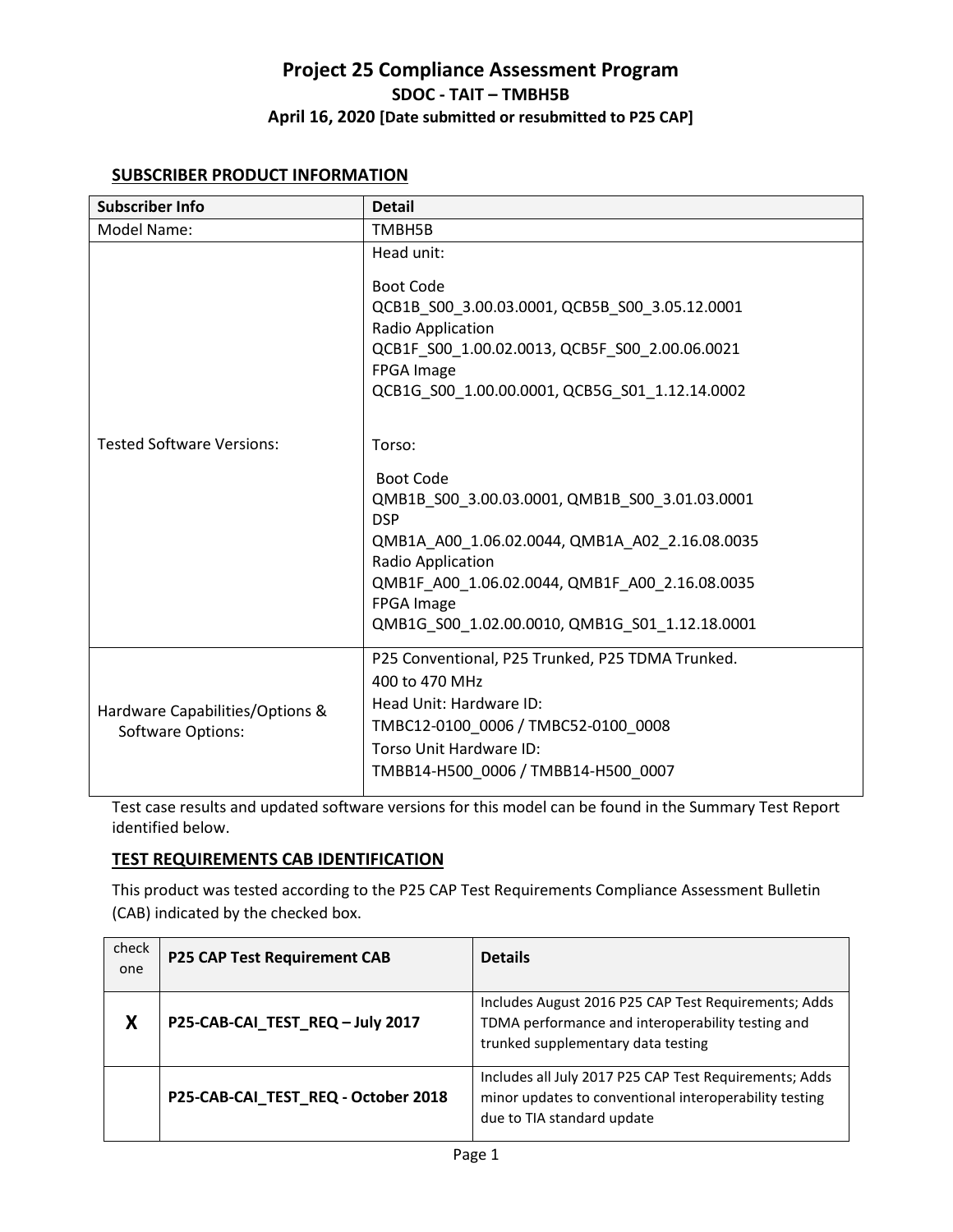### **SUMMARY TEST REPORT IDENTIFIER[1](#page-1-0)**

| Summary Test Report (STR) Identifier: | STR - TAIT COMMUNICATIONS - SUBSCRIBER |
|---------------------------------------|----------------------------------------|
|---------------------------------------|----------------------------------------|

### **CONTACT INFORMATION**

| <b>Vendor Info</b>     | <b>Details</b>                     |
|------------------------|------------------------------------|
| Vendor Name:           | <b>Tait Communications Limited</b> |
| Vendor Website URL:    | https://www.taitradio.com/         |
| P25 CAP Contact Name:  | David Jackson                      |
| P25 CAP Contact Phone: | +64 3 357 0283                     |
| P25 CAP Contact Email: | david.jackson@taitradio.com        |

#### **ENCRYPTION STATEMENT**

This product complies with the P25 CAP Encryption Requirements CAB (P25-CAB-ENC\_REQ). The checked box indicates how the product was tested.

| $\mathbf{\Lambda}$ | $\chi$ Tested with the AES 256 encryption algorithm and shall be available with AES 256 encryption at a<br>minimum or without any encryption of any type. |
|--------------------|-----------------------------------------------------------------------------------------------------------------------------------------------------------|
|                    | Tested without the AES 256 encryption algorithm and shall only be available without any encryption  <br>of any type.                                      |

### **CONVENTIONAL PERFORMANCE**

The Subscriber product has been tested for Conventional Performance. All requirements were passed except for those requirements identified below under Unsupported or Failed Requirements.

### P25 CAP Conventional Performance Testing Coverage

Receiver Tests: Reference Sensitivity, Faded Reference Sensitivity, Signal Delay Spread Capability, Adjacent Channel Rejection, Offset Adjacent Channel Rejection, Co-Channel Rejection, Spurious Response Rejection, Intermodulation Rejection, Signal Displacement Bandwidth, Late Entry Unsquelch Delay, and Receiver Throughput Delay.

Transmitter Tests: Unwanted Emissions (Adjacent Channel Power Ratio), Transmitter Power and Encoder Attack Time, Transmitter Throughput Delay, Frequency Deviation for C4FM, Modulation Fidelity, and Transient Frequency Behavior.

#### Unsupported or Failed Requirements

1. None

 $\overline{\phantom{a}}$ 

<span id="page-1-0"></span> $1$  The Summary Test Report for this product is available upon request. Please send your STR request to [P25CAP@hq.dhs.gov](mailto:P25CAP@hq.dhs.gov) and please include the subscriber 'Vendor Name'.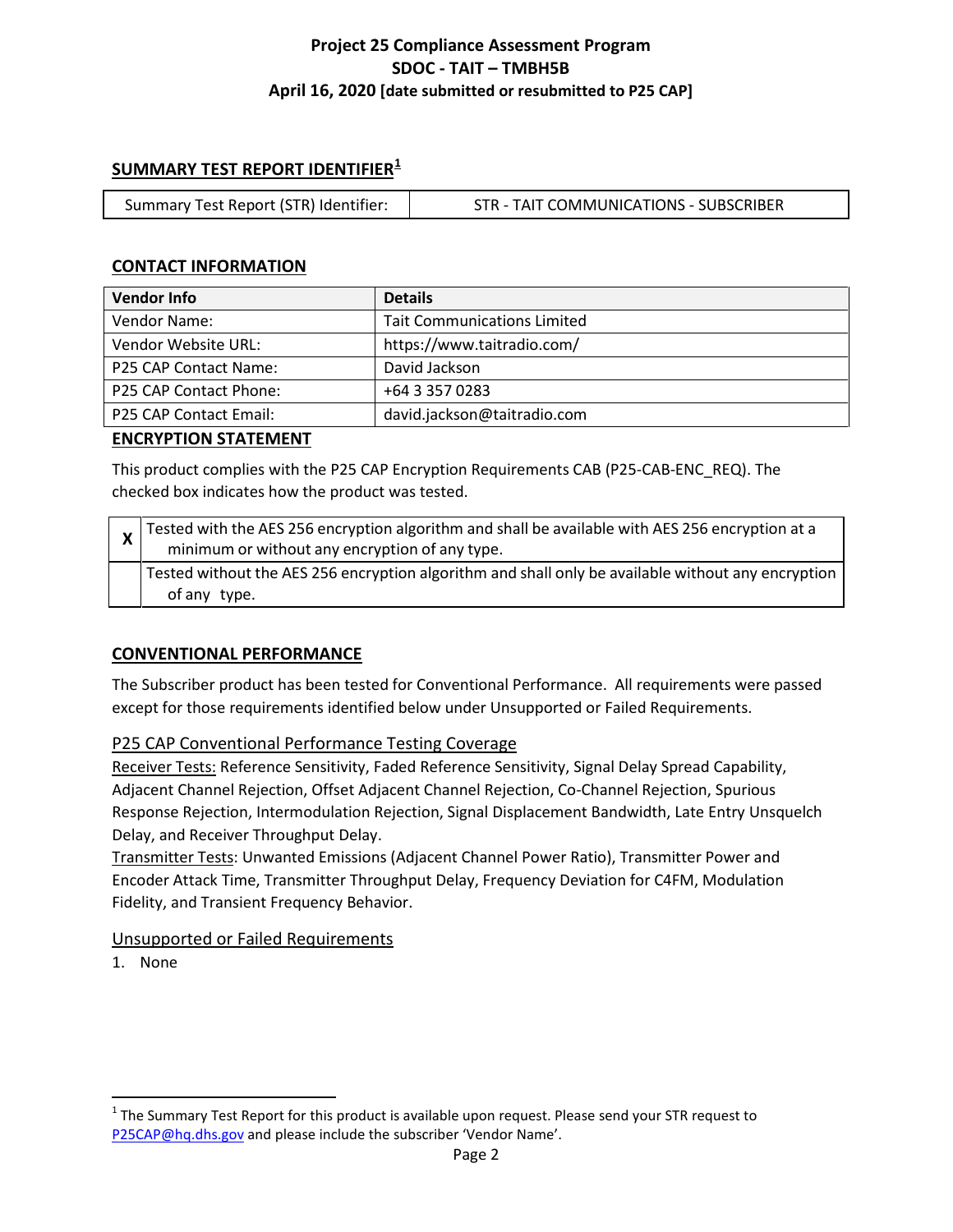### **TRUNKING PERFORMANCE - FDMA**

The Subscriber product has been tested for Trunking Performance - FDMA. All requirements were passed except for those requirements identified below under Unsupported or Failed Requirements.

### P25 CAP FDMA Trunking Performance Testing Coverage

Receiver Tests: Reference Sensitivity, Faded Reference Sensitivity, Signal Delay Spread Capability, Adjacent Channel Rejection, Offset Adjacent Channel Rejection, Co-Channel Rejection, Spurious Response Rejection, Intermodulation Rejection, and Signal Displacement Bandwidth.

Transmitter Tests: Unwanted Emissions (Adjacent Channel Power Ratio), Power Attack time, Encoder Attack Time, Transmitter Throughput Delay, Frequency Deviation for C4FM, Modulation Fidelity, and Transient Frequency Behavior.

Trunked Tests: Trunking Control Channel Slot Times, Trunking Request Time, and Transmitter Time to Key on a Traffic Channel.

### Unsupported or Failed Requirements

- 1. The following functionality was not supported by the test equipment / representative base station repeater / FNE tested with the subscriber under test:
	- a. Trunking Control Channel Slot Times 37.5 ms Slot Encoder Attack Time
	- b. Trunking Control Channel Slot Times 37.5 ms Slot RF Power Attack Time
	- c. Trunking Control Channel Slot Times 37.5 ms Slot RF Power Turn Off Time
	- d. Trunking Request Time 37.5 ms Slot

### **TRUNKING PERFORMANCE - TDMA**

The Subscriber product has been tested for Trunking Performance - TDMA. All requirements were passed except for those requirements identified below under Unsupported or Failed Requirements.

# P25 CAP TDMA Trunking Performance Testing Coverage

Receiver Tests: Reference Sensitivity, Faded Reference Sensitivity, Signal Delay Spread Capability, Adjacent Channel Rejection, Offset Adjacent Channel Rejection, Co-Channel Rejection, Spurious Response Rejection, Intermodulation Rejection, and Signal Displacement Bandwidth. Transmitter Tests: Unwanted Emissions (Adjacent Channel Power Ratio), Frequency Deviation for H-

CPM, Modulation Fidelity, Symbol Rate Accuracy, H-CPM Logical Channel Power measurements, and H-CPM Channel Time Alignment.

### Unsupported or Failed Requirements

1. None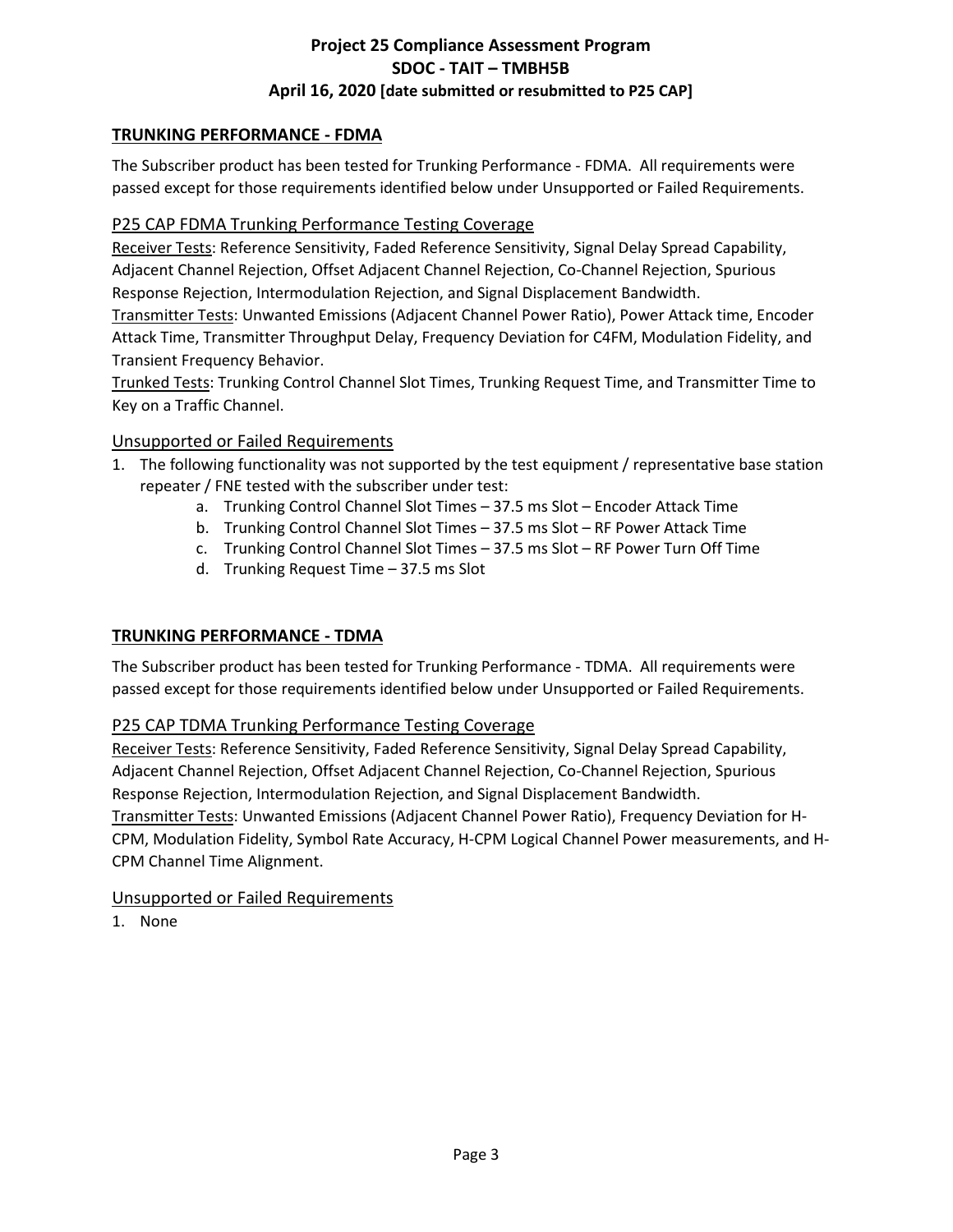# **CONVENTIONAL DIRECT MODE INTEROPERABILITY**

The Subscriber product has been tested for Conventional Direct Mode Interoperability. All test cases were passed except for those test cases identified below under Unsupported or Failed Test Cases. Test cases that passed but require specific, sometimes optional, product capabilities are also identified below.

### P25 CAP Direct Mode Interoperability Testing Coverage

Network Access Code (NAC) Operation, Group Voice Call, Emergency Call, Unit-to-Unit Voice Call, Encryption, Call Alert, Radio Check, Message Update, Status Update, Status Query, and Radio Unit Monitor.

### Unsupported or Failed Test Cases

1. Radio Unit Monitor - Test Case 1 – Radio Unit Monitor Initiated by SU 1 – Group Call and Test Case 2 – Radio Unit Monitor Initiated by SU 5 – Group Call are unsupported.

### Optional Product Capabilities Required to Pass Test Cases

1. None

## **CONVENTIONAL REPEAT MODE INTEROPERABILITY**

The Subscriber product has been tested for Conventional Repeat Mode Interoperability. All test cases were passed except for those test cases identified below under Unsupported or Failed Test Cases. Test cases that passed but require specific, sometimes optional, product capabilities are also identified below.

### P25 CAP Repeat Mode Interoperability Testing Coverage

Network Access Code (NAC) Operation, Group Voice Call, Emergency Call, Unit-to-Unit Voice Call, Encryption, Call Alert, Radio Check, Message Update, Status Update, Status Query, and Radio Unit Monitor.

### Unsupported or Failed Test Cases

1. None

### Optional Product Capabilities Required to Pass Test Cases

1. None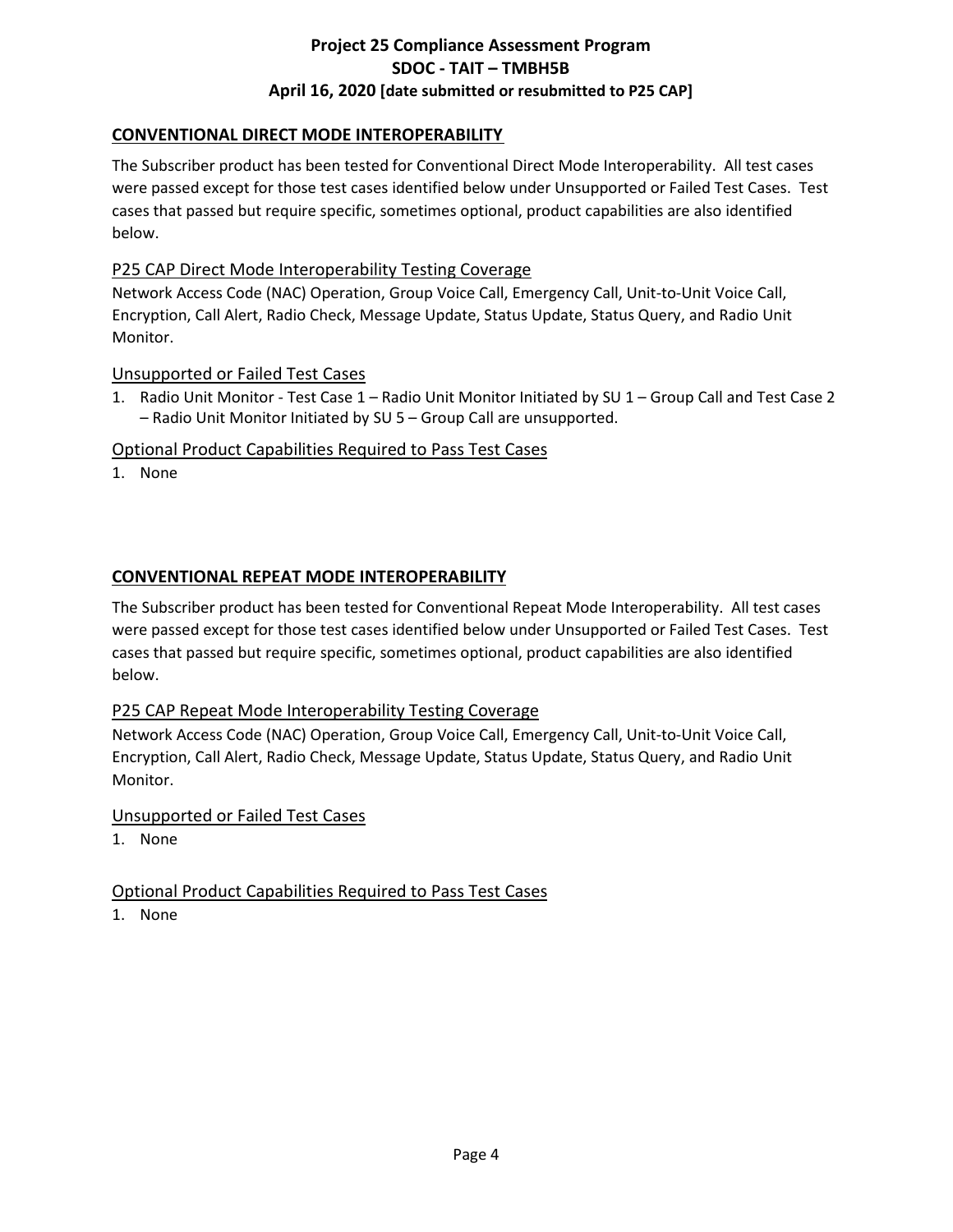### **CONVENTIONAL REPEAT MODE with DISPATCH MONITORING CONSOLE INTEROPERABILITY**

The Subscriber product has been tested for Conventional Repeat Mode with Dispatch Monitoring Console Interoperability. All test cases were passed except for those test cases identified below under Unsupported or Failed Test Cases. Test cases that passed but require specific, sometimes optional, product capabilities are also identified below.

### P25 CAP Repeat Mode Interoperability Testing Coverage

Group Voice Call, Emergency Call, All Call, Unit-to-Unit Voice Call, Encryption, Emergency Alarm, Call Alert, Radio Check, Radio Unit Inhibit/Uninhibit, Message Update, Status Update, Status Query, and Radio Unit Monitor.

#### Unsupported or Failed Test Cases

- 1. Radio Unit Monitor Test Case 1 Radio Unit Monitor Initiated by DMC Group Call is unsupported
- 2. Emergency Call Test Case 2 Emergency Call from DMC and Message Update Test Case 1 Message Update from DMC and Test Case 2 – DMC to Group Message Update are unsupported by the representative FNE dispatch monitoring console tested with the subscriber under test

### Optional Product Capabilities Required to Pass Test Cases

1. None

#### **TRUNKED SUBSCRIBER UNIT INTEROPERABILITY – FDMA**

The Subscriber product has been tested for Trunked Interoperability - FDMA. All test cases were passed except for those test cases identified below under Unsupported or Failed Test Cases. Test cases that passed but require specific, sometimes optional, product capabilities are also identified below.

### P25 CAP FDMA Trunked Interoperability Testing Coverage

Full Registration, Group Voice Call, Unit to Unit Voice Call, Broadcast Voice Call, Affiliation, Announcement Group Call, Emergency Alarm, Emergency Group Call, Encryption, Intra-Location Registration Area Roaming, Deregistration, System Call, Call Alert, Short Message, Status Query, Status Update, Radio Unit Monitoring, Radio Unit Disable/Re-Enable, and Radio Check.

#### Unsupported or Failed Test Cases

- 1. Inter-SYS Roaming and Inter-WACN Roaming are unsupported
- 2. Unit-to-Unit Voice Call Test Case 5 Unit-to-Unit Call without Target Availability Check and Test Case 6 – Unit-to-Unit Call Queued without Target Availability Check and Radio Unit Monitoring- Test Case 4 – Group Silent are unsupported
- 3. Unit-to-Unit Voice Call Test Case 4 Unit-to-Unit Call Queued with Target Availability Check Traffic Channel Assignment Before Target Availability Check, System Call - Test Case 1 – System Call, and Radio Unit Monitoring- Test Case 1 – Individual Non-Silent, Test Case 2 – Individual Silent and Test Case 3 – Group Non-Silent are unsupported by the representative base station repeater tested with the subscriber under test

### Optional Product Capabilities Required to Pass Test Cases

1. None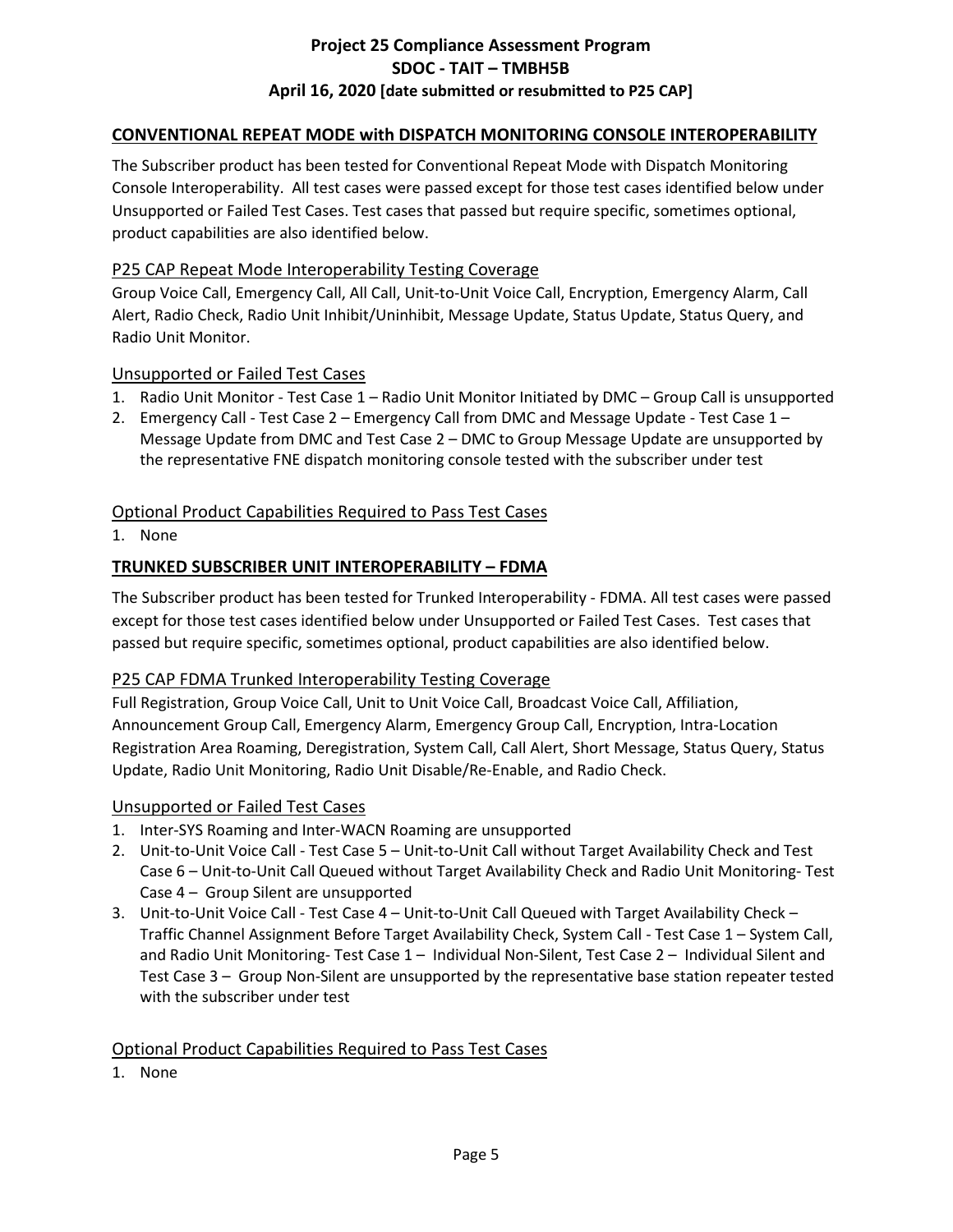# **TRUNKED SUBSCRIBER UNIT INTEROPERABILITY – TDMA**

The Subscriber product has been tested for Trunked Interoperability - TDMA. All test cases were passed except for those test cases identified below under Unsupported or Failed Test Cases. Test cases that passed but require specific, sometimes optional, product capabilities are also identified below.

#### P25 CAP TDMA Trunked Interoperability Testing Coverage

Registration, Group Voice Call, Unit-to-Unit Voice Call, Broadcast Call, Announcement Group Call, Emergency Group Call, Encryption Group Call, System Call, Radio Unit Monitoring, and Transmitting Subscriber Forced Preemption.

#### Unsupported or Failed Test Cases

- 1. Inter-SYS Roaming and Inter-WACN Roaming are unsupported
- 2. Radio Unit Monitoring- Test Case 4 Group Silent is unsupported
- 3. Unit-to-Unit Voice Call Test Case 4 Unit-to-Unit Call Queued with Target Availability Check Traffic Channel Assignment Before Target Availability Check, System Call - Test Case 1 – System Call, and Radio Unit Monitoring- Test Case 1 – Individual Non-Silent, Test Case 2 – Individual Silent and Test Case 3 – Group Non-Silent are unsupported by the representative base station repeater tested with the subscriber under test